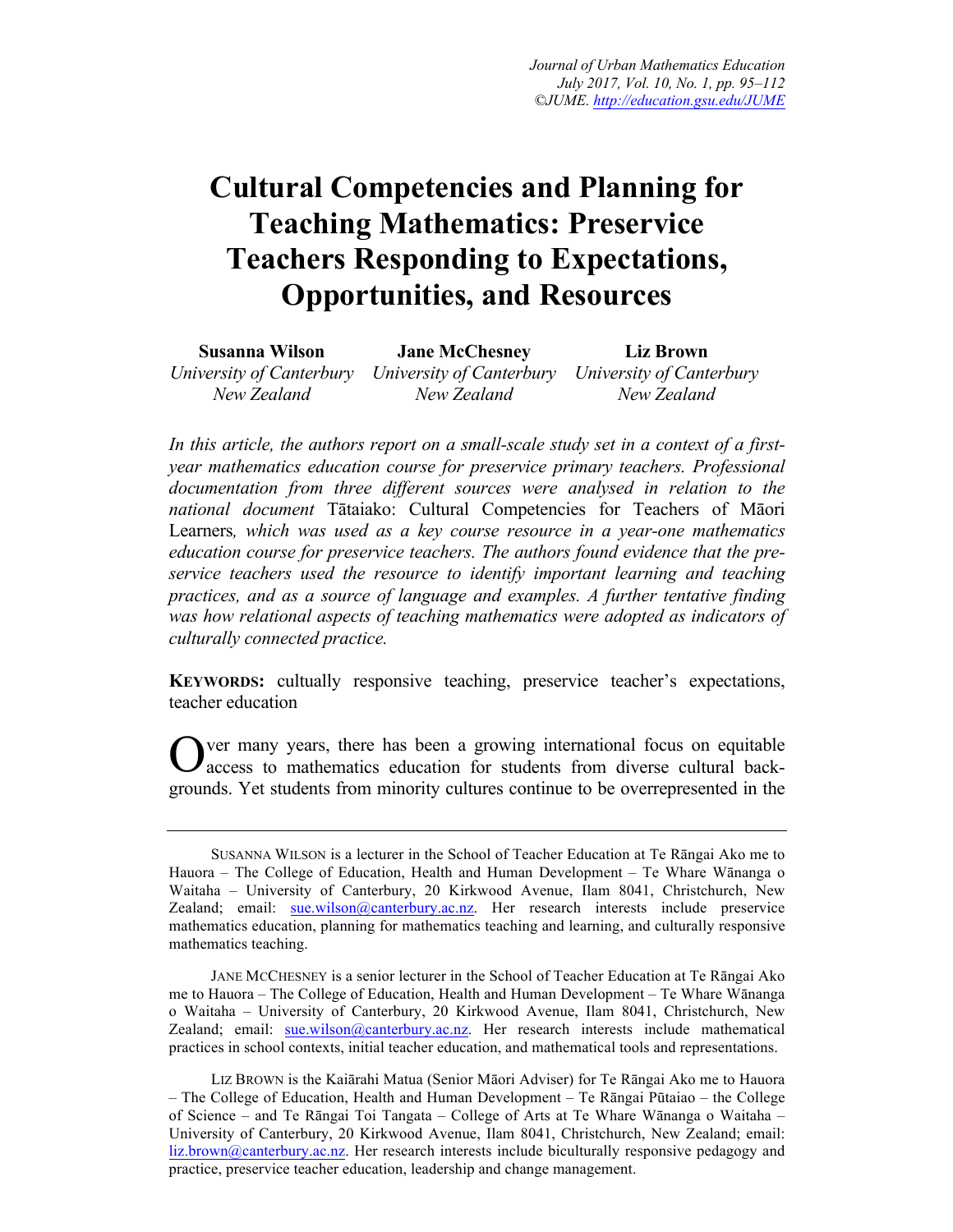lower end of mathematics assessment data (Boaler, 2002; Civil, 2007; Nasir & Cobb, 2007). This overrepresentation is also the case in New Zealand where the school mathematics assessment data continue to be concerning for Māori (the indigenous) students (Ministry of Education, 2015). National data in mathematics achievement show that 35% of Māori students achieved below the "national standards" at Years 1 to 8 (5 to 12 years old) compared with 20% of Pākehā/ European students (Ministry of Education, 2015). A minority of Māori students are enrolled in *kura kaupapa* Māori education (Māori language immersion schools). In 2011, there were 6,132 students attending *kura kaupapa* Māori, compared with 165,664 learners who identified as Māori, enrolled in mainstream schools (Ministry of Education, 2013). The majority of students of Māori descent therefore are attending mainstream (mostly state) primary schools that are required to provide teaching and learning programmes to meet and satisfy the educational needs of Māori students.

Concerns over equity are not new, nor confined to New Zealand, and teachers have been developing and trialling multiple approaches for addressing student underachievement for decades. Beginning teachers are not exempt from this equity focus and their initial teacher education (ITE) programmes can prepare them to teach students from diverse cultural backgrounds (Downey & Cobbs, 2007; Gay, 2002; Kitchen, 2005; White, Murray, & Brunard-Vega, 2012). Increasingly, expectations that teachers address issues of diversity and culture in their teaching are mandated at national policy level in standards for teachers. In New Zealand, these are explicit in the Graduating Teacher Standards (New Zealand Teachers Council, 2013a) and the Registered Teacher Criteria (New Zealand Teachers Council, 2013b). A teacher graduating from an ITE programme is expected to, for example, "promote a learning culture which engages diverse learners effectively" (2013a), and on completion of registration (after 2 years of teaching in schools), "respond effectively to the diverse language and cultural experiences, and the varied strengths, interests and needs of individuals and groups of (learners)" (2013b). One approach that aims to engage students from diverse backgrounds is known as culturally responsive teaching, an approach that has been around for a number of years (subsequently discussed). Creating opportunities and designing curriculum innovations to address issue of diversity, within an ITE setting, can be a complex task, even when direction and guidance are provided in national policies (Downey & Cobbs, 2007).

Mathematics curriculum courses, however, are legitimate sites for preservice teachers (PSTs) to learn how to implement culturally responsive mathematics teaching. So how might PSTs learn how to plan, teach, and adapt practices that illustrate culturally responsive teaching? One professional learning process for developing expertise is that of teacher "noticing" (Jacobs, Lamb, & Philip, 2010; van Es & Sherin, 2002). In a particular curriculum context, Mason's (2002) notion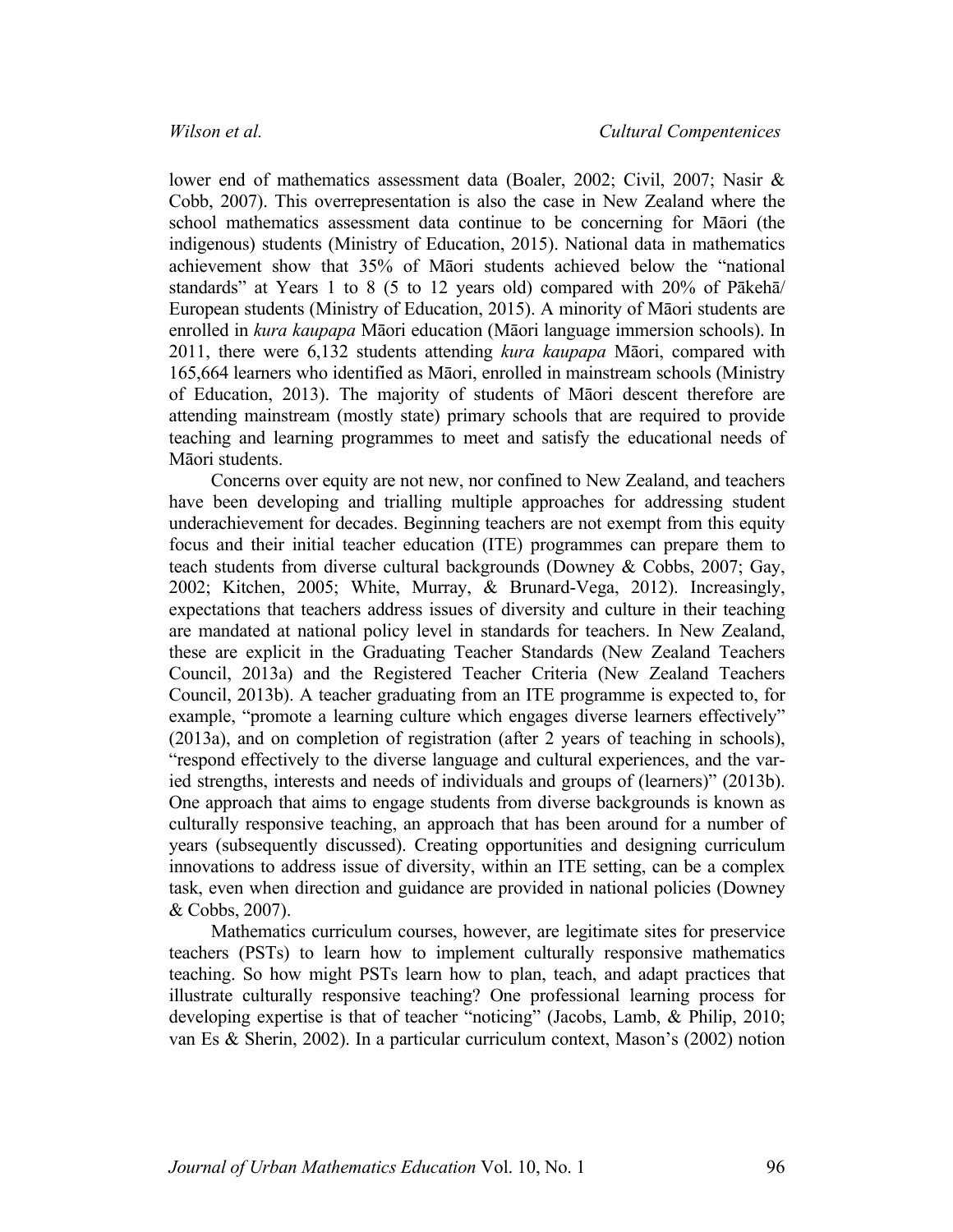of *disciplined noticing* is "to make a distinction, to create foreground and background to distinguish some things from its surroundings" (p. 31). All teachers, particularly PSTs, face the complexity of implementing mathematics teaching practices as well as culturally responsive practices, and teacher educators play an important role in supporting PSTs to develop the ability to professionally notice within the discipline of mathematics. PSTs, unlike more experienced colleagues and without a repertoire of knowledge to draw from, "cannot be aware of or respond to everything that is occurring" (Jacobs et al., 2010, p. 170). Within ITE courses, teacher educators can deliberately include strategies such as making explicit relevant aspects of practice, selecting specific resources, and scaffolding course context for close attention.

In this article, we report our findings of a small-scale study of PSTs based around a first-year primary (elementary) mathematics education ITE course. We collaborated with colleagues who have expert cultural and pedagogical knowledge to *re*design the course in order to embed a focus on culturally resposive teaching. We chose to include a national document as a key resource for the PSTs. This national document—*Tātaiako: Cultural Competencies for Teachers of Māori Learners*—sets out cultural competencies as important features of teacher practice in early childhood, primary, and secondary settings. The focus of *Tātaiako* is for teachers to support "Māori students to enjoy education success as Māori" (Ministry of Education, 2011, p. 4). Our research investigation was to determine what PSTs notice and record about *Tātaiako* within their professional documentation in three different contexts. We discuss how we incorporated a focus on cultural competencies within course requirements as an indicator of valued knowledge for PSTs. Drawn from an ongoing research study, where the main focus is how PSTs plan for mathematics teaching, we report on the ways that a small group of PSTs identified cultural competencies within their planning. We also report ways they included *Tātaiako* in their written planning during a 4-week practicum that followed the completion of the mathematics education course. We believe the findings from this small-scale study have a number of implications for our work as mathematics teacher educators. In the brief final section, we discuss those findings and our proposed next steps.

# **Culturally Responsive Teaching**

A growing number of teachers aim to engage students from diverse backgrounds by adopting teaching practices that are attuned to and connect with students' cultural heritages and educational experiences (Cochran-Smith et al., 2015). Such practices fall under the umbrella of culturally responsive teaching (CRT), an approach that has been around for a number of years. Gay (2002) describes culturally responsive teaching as using "the cultural characteristics, experiences, and per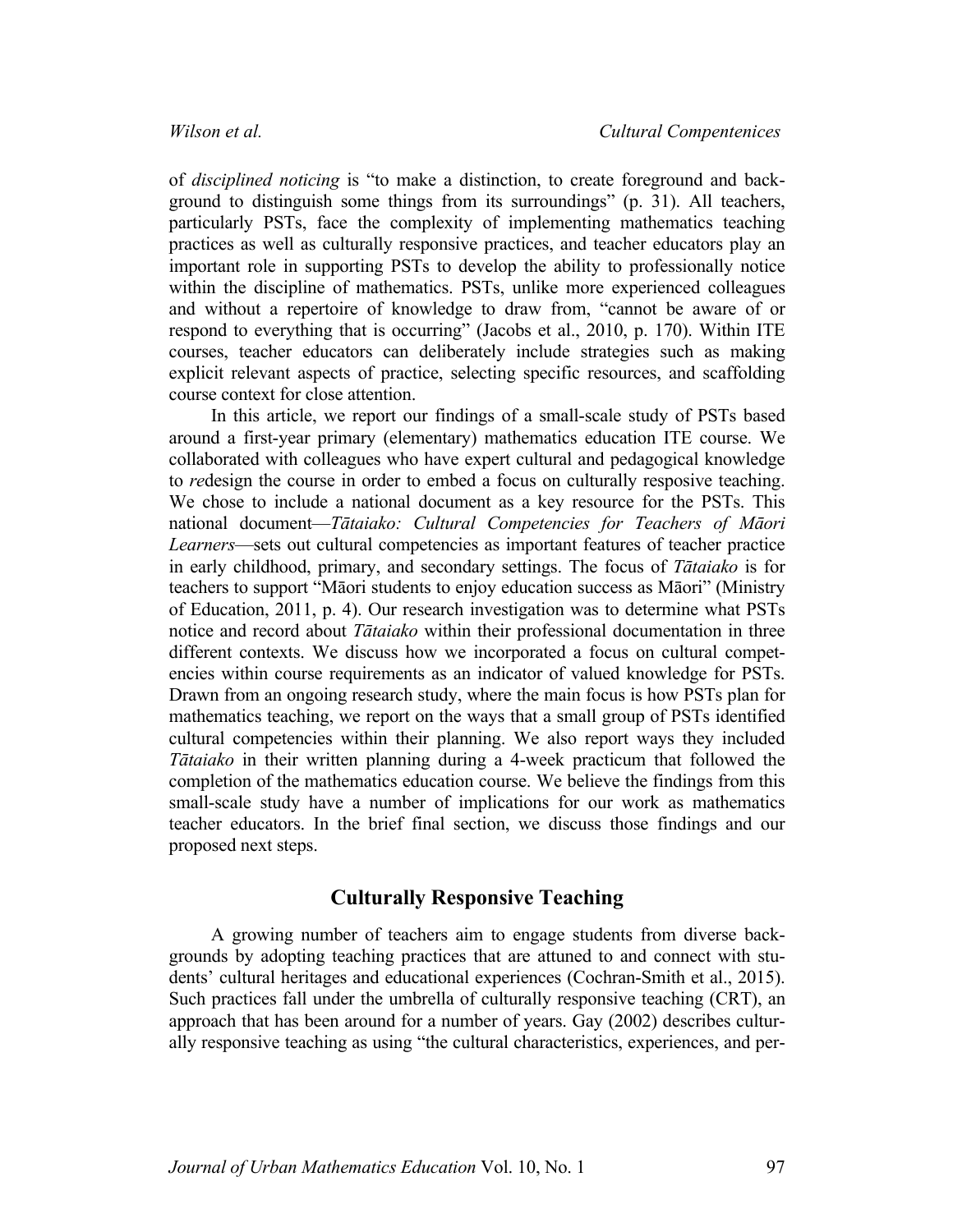spectives of ethnically, diverse students as conduits" for more effective teaching (p. 106). The underlying pedagogical theory of CRT, according to Gay, is that

when academic knowledge and skills are situated within the lived experiences and frames of reference of students, they are more personally meaningful, have higher interest appeal, and are learned more easily and thoroughly. (p. 106)

In these ways, CRT not only provides students with greater access to learning opportunities but also these more meaningful experiences make a difference to their academic achievement (Gay, 2002; Villegas & Lucas, 2002). CRT has been taken up in a range of educational contexts from early childhood schooling to tertiary and, in particular, with teacher professional learning, including ITE (Kitchen, 2005; Nasir, 2016; Villegas & Lucas, 2002).

ITE programmes can begin preparing PSTs to teach students from diverse cultural backgrounds by implementing various types of courses designed for PSTs to learn how to teach in culturally responsive ways. Some of these multicultural education courses are offered as discrete courses without connections to other courses or as optional courses for PSTs, which means some PSTs may graduate with minimal knowledge of how to teach students from a variety of cultural backgrounds. While these courses play an important role in preparing PSTs for teaching in culturally responsive ways, more in-depth learning can occur when teacher educators commit to including CRT practices within the context of their subject courses. The inclusion of CRT relies on teacher educators having knowledge not only of their subject areas but also of cultural aspects including knowing a range of CRT practices suitable for their ITE setting (Villegas & Lucas, 2002).

In their recent review of teacher education programmes and the preparation of PSTs for teaching in diverse classrooms, Cochran-Smith and colleagues (2015) contend that PSTs need to experience more than one course dedicated to CRT, and suggest they need several opportunities within their entire programme to develop such practices. In addition, PSTs can be agents of change when they influence what happens in a classroom (Kitchen, 2005), and although they are not solely responsible for "transforming the education system," PSTs do have an important role to play (Villegas & Lucas, 2002, p. xix). Teacher educators, therefore, need to design and implement ITE course experiences that help PSTs develop a repertoire of CRT practices (Cochran-Smith et al., 2015). When designing courses, Gay (2009) advises teacher educators to avoid following "the course of least resistance" by either leaving course content as-is, or merely making cosmetic changes (p. 194). Furthermore, PSTs need to do more in coursework than focus on superficial elements of different cultures, such as food, holidays, and festivals, which are described as multicultural "tourism" (L. Derman-Sparks, as cited in Lenski, Crumpler, Stallworth, & Crawford, 2005, p. 87).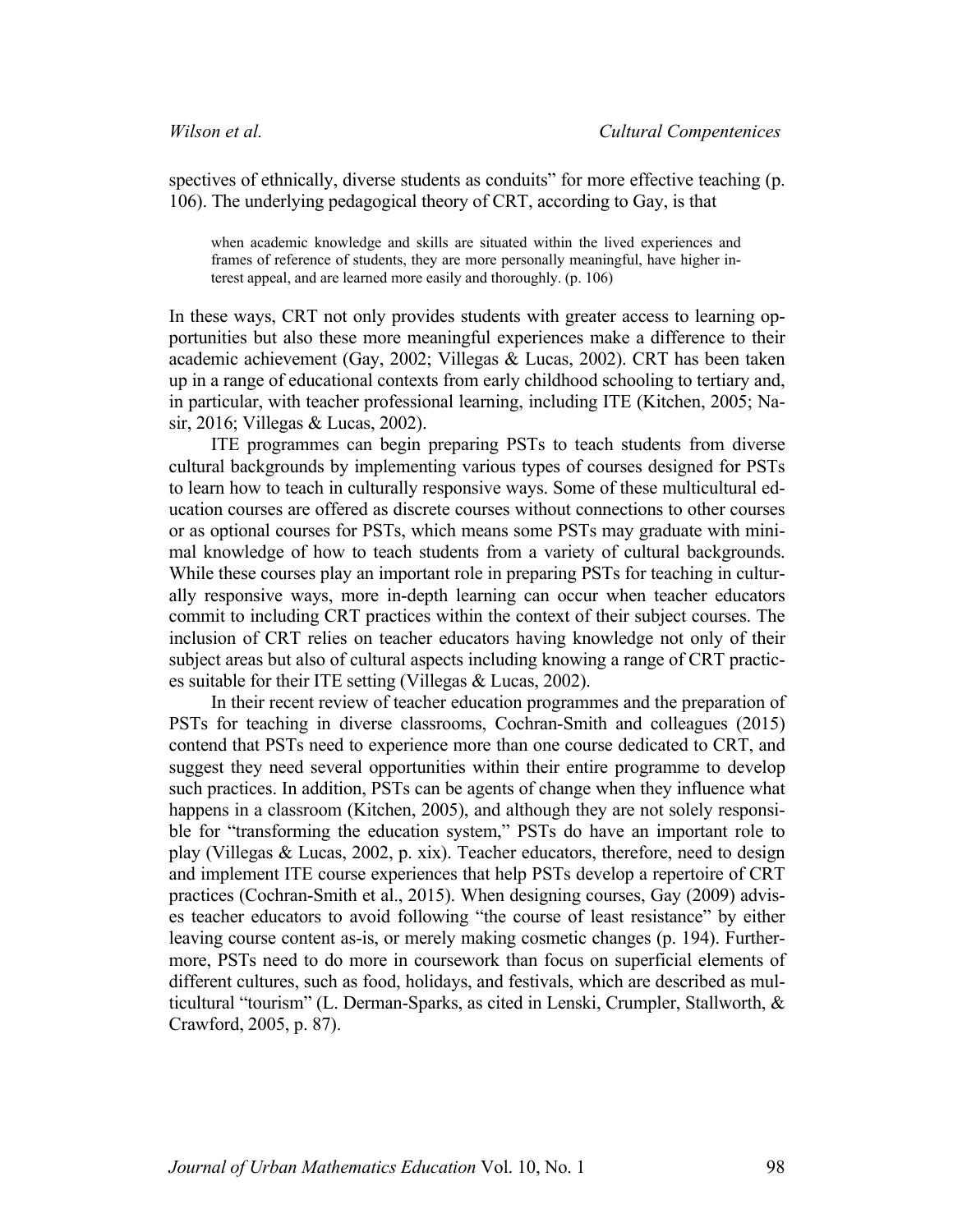Some teacher educators have designed and researched programmes that more effectively address culture and cultural differences. Lenski and colleagues (2005) studied their Beyond Awareness Research Project and identified the importance for PSTs to consider their own beliefs and assumptions about different cultural aspects, particularly the "values and practices of families and cultures different to their own" (p. 85). It is also important for PSTs during ITE course experiences to develop positive "affirming" and "asset oriented" views, as opposed to long-held deficit views of diversity (Cochran-Smith et al., 2015, p. 114). These educators have also noted that there have been many studies about how ITE has influenced PSTs' beliefs and attitudes but far fewer studies of influences on PSTs' practice in school settings, that is, whether changes in beliefs lead to changes in teacher actions.

### *Culturally Responsive Mathematics Practices in ITE*

Nasir (2016) claims that while mathematics has been traditionally viewed as a subject unrelated to culture, like all subject areas, mathematics is a rich source of cultural knowledge and practices. When connections between culture and mathematics are recognised within an ITE setting, worthwhile learning can occur when both are taught together, and ITE mathematics courses are "a viable place to begin deep level changes" (Gay, 2009, p. 191). In a study of secondary mathematics PSTs, Kitchen (2005) found that PSTs needed help to notice explicit connections between cultural and mathematics practices. He designed and implemented course experiences such as exploring the cultural origins of important mathematics ideas and situating mathematics learning in a cultural context of an American Indian reservation. He also included a focus on equity practices by critiquing the effects of ability tracking on students from non-dominant cultures. His aim, within the context of the mathematics education course, was to support the PSTs to incorporate equitable teaching practices in implicit and explicit ways so that they could effectively teach students from diverse cultural backgrounds.

In another study, White, Murray, and Brunard-Vega (2012) found that PSTs' dispositions toward their students' cultural backgrounds influence their awareness and sensitivity toward diverse learners, and consequently shape their selection of classroom mathematical teaching practices. If PSTs do not understand the interconnections between multiple layers of culture and their classroom practices, then PSTs risk continuing to "create classroom cultures and engage in classroom practices that perpetuate limited opportunities and barriers for students to learn and do mathematics" (p. 41). Mathematics teacher educators therefore have an important role in their curriculum (methods) courses to teach both mathematics and cultural practice simultaneously (Cochran-Smith et al., 2015; Gay, 2009; Kitchen, 2005; Nasir & Cobb, 2007). There are two complementary goals: to prepare prospective mathematics teachers to implement the curriculum and to teach diverse learners. PSTs can then begin to develop the skills to "be change agents in the lives of their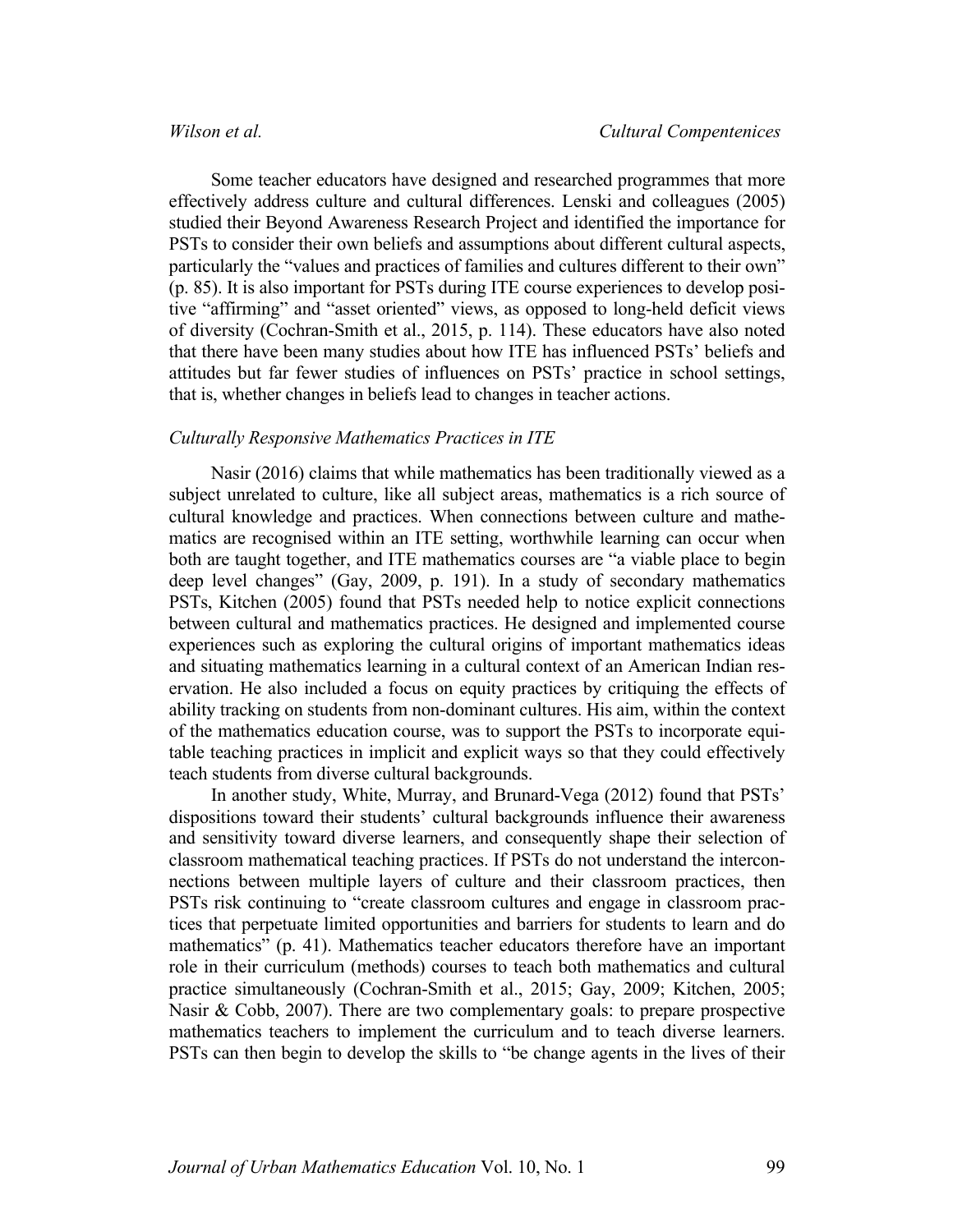students, mediating the educational equalities and experiences by their students by promoting challenging mathematics curriculum and instruction in the classroom" (Kitchen, 2005, p. 37).

### *Culturally Responsive Mathematics Teaching in New Zealand*

Similarly, in New Zealand "while mathematics can be seen by some as being culture free—it can provide powerful contexts for developing knowledge and understanding of one's cultures and cultural values" (Averill, Taiwhati, & Te Maro, 2010, p. 167). Unfortunately, this misconception that mathematics is "culture free" leads some teachers to "abrogate their responsibility to be culturally responsive" (Averill, Te Maro, Taiwhati, & Anderson, 2009, p. 27). Ideally, in a small country with a bicultural focus, PSTs could enter an ITE programme ready to implement culturally responsive mathematical practices, but there is still much for PSTs to learn, and mathematics teacher educators have an important role in explicitly teaching both cultural and mathematical practices to ensure the success of diverse learners. PSTs are unaware of strategies to include bicultural perspectives in their teaching, with a consequence that Māori students perceive that "mathematics is not a subject for them" (Averill & Te Maro, 2003, p. 89).

One approach for teacher educators is to present mathematics as being "of and from our everyday human realms, sitting right there in our culture" because "we can talk it, argue it, and describe it in more than one language, and in many contexts" (Averill et al., 2010, p. 176). If PSTs are to teach Māori students in culturally responsive ways, they need to know about *Te Ao Māori* (the Māori world) and understand how to incorporate this knowledge appropriately when teaching mathematics (Averill et al., 2009). Averill and colleagues also stress the importance of cultural knowledge and practices being taught in ways that avoid superficial and tokenistic interpretations of cultures because teaching cultural aspects this way can have negative effects on both the learning and the achievement of Māori students and can "strengthen their feelings that the only valuable aspects in education are those which come from European viewpoints and knowledge" (Averill et al., 2014, p. 35). PSTs need to understand key cultural concepts and not just "simple translations from one language to another" (Averill et al., 2014, p. 35). Examples include *Te reo Māori* (the Māori language), which is valued as a way to pass on knowledge and traditions; Māori pedagogies such as learning through participation, song, storytelling, metaphor, and observation; and the concept of *ako*, where teachers and learners are intertwined (Averill et al., 2009).

One framework has been developed to help teachers understand key Māori concepts that are relevant for mathematics teaching (Averill, Te Maro, Taiwhati, & Anderson, 2009). The framework includes four elements of Māori conceptual understanding: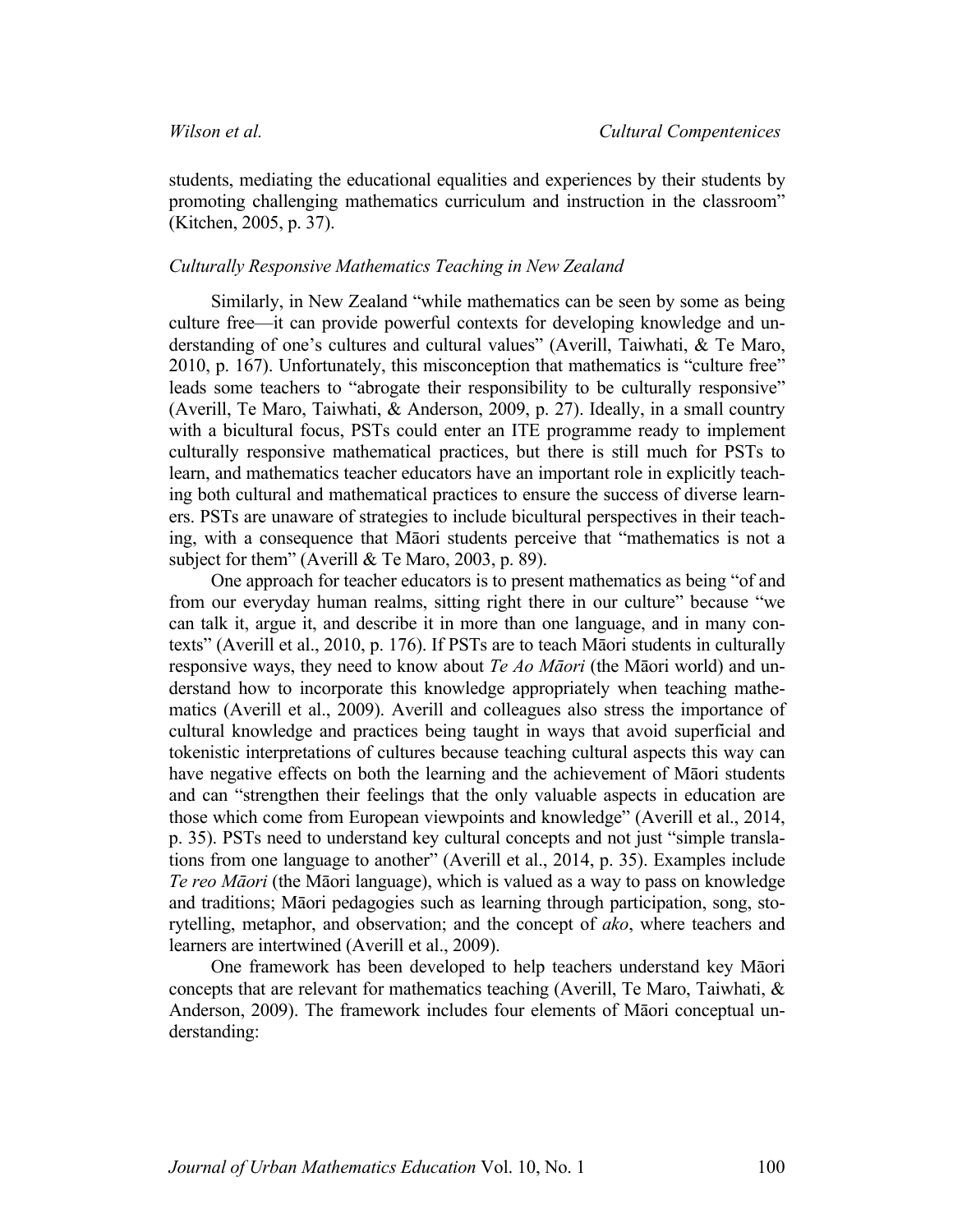- knowing and understanding each other as people,
- knowing and understanding each other as learners,
- knowing and understanding each other's cultures, and
- enhancing feelings of cultural identity. (p. 31)

This framework helps PSTs to focus on broader and less superficial aspects of culture and prompts them to consider these elements when planning for mathematics teaching. In an ITE mathematics education course designed to include bicultural perspectives, there was a focus on active partnerships between learners, Māori language (*Te reo Māori*), as well as Māori pedagogies, contexts, beliefs, philosophies, protocols, and values. These aspects were selected to "model ways that these can be acknowledged and reflected in the student's own teaching" (Averill & Te Maro, 2003, p. 88). At the end of the course, the educators found that the PSTs could identify a wide range of bicultural perspectives within both course content and structure. They also found that they needed to be explicit in their use of bicultural perspectives and practices so that PSTs could "recognise, acknowledge and draw from all perspectives of the course" (p. 94).

Later studies (see, e.g., Averill et al., 2009) generated six conditions necessary for PSTs to teach mathematics in culturally responsive ways. These conditions included: deep mathematical understanding, effective and open teacher–student relationships, cultural knowledges, opportunities for flexible approaches and for implementing change, accessible and non-threatening mathematics learning contexts, responsive learning communities, and cross-cultural partnerships (p. 180). Some of these conditions relate to overarching relational practices and professional selfknowledge, while some relate specifically to mathematics. In particular, deep mathematical understanding may be connected to an ability to recognise culturally related contexts for mathematical learning. One aspect still to be explored was the PSTs' willingness and ability to implement these culturally responsive practices when teaching in classrooms during practicum.

# Tātaiako*: Cultural Competencies for Teachers of Māori Learners*

*Tātaiako* highlights and illustrates aspects of Māori culture appropriate for educational settings and emphasises the importance of teachers' relationships and engagement with Māori learners, their *whanau* (family) and *iwi* (tribal grouping). Its main aim is for Māori students to reach their full potential and "map[s] out a path" for teachers to support students to do so by emphasising how education can be delivered in the context of "vibrant contemporary Māori values and norms, reflecting the cultural milieu in which Māori students live" (Ministry of Education, 2011, p. 3).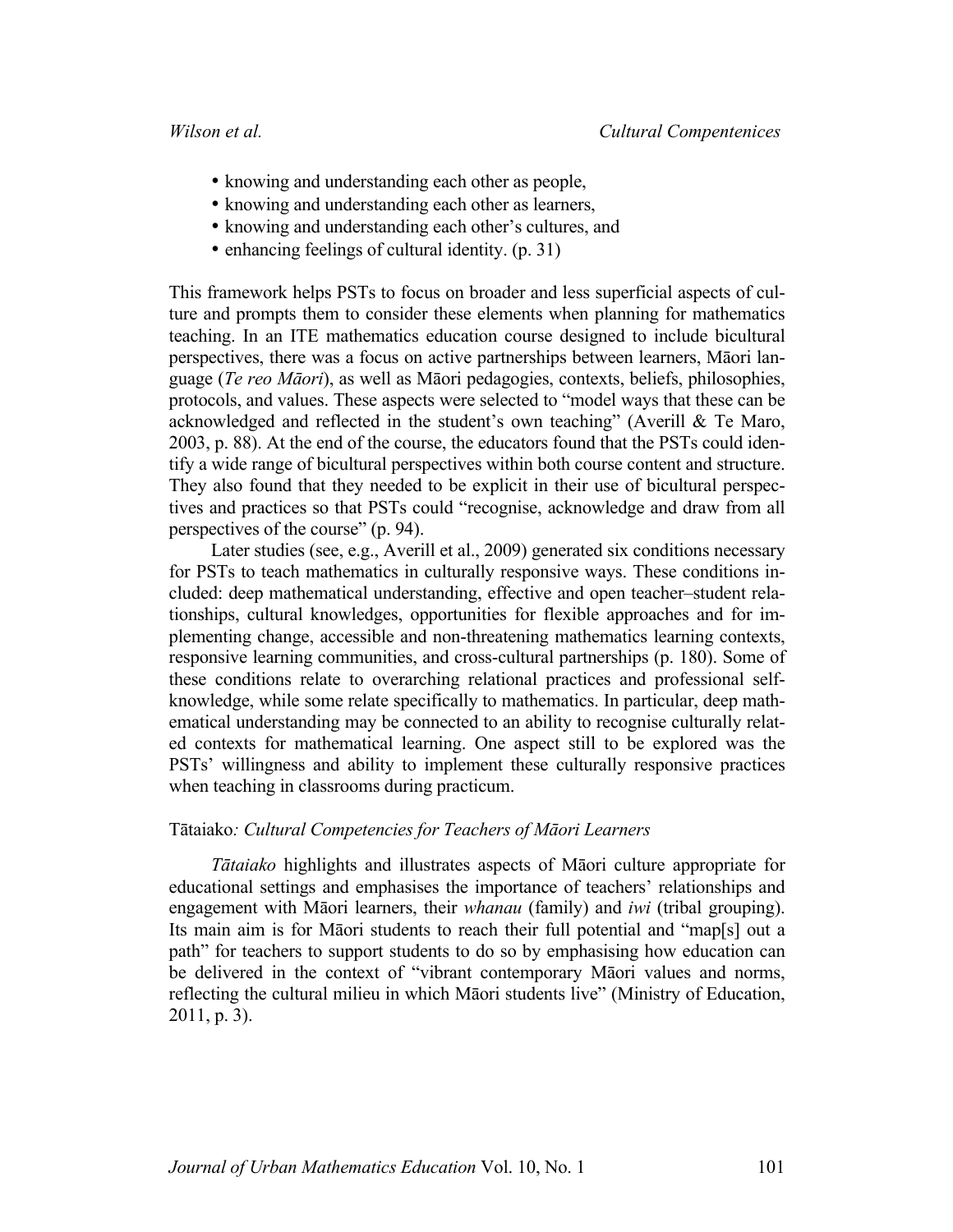*Tātaiako* sets out five cultural competencies:

- *Wānanga*: Communication, problem solving, and innovation (participating with learners and communities in robust dialogue for the benefit of Māori learners' achievement).
- *Whanaungatanga*: Relationships (students, schools, communities) with high expectations. Actively engaging in respectful working relationships with Māori learners, parents and *whānau*, *hapū* (sub tribe grouping), *iwi*, and the Māori community.
- *Manaakitanga*: Values integrity, trust, sincerity, equity, showing integrity, sincerity, and respect toward Māori beliefs, language, and culture.
- *Tangata Whenuatanga*: Place-based, sociocultural awareness and knowledge affirming Māori learners as Māori. Providing contexts for learning where the language, identity, and culture of Māori learners and their *whānau* is affirmed.
- *Ako*: Practice in the classroom and beyond taking responsibility for their own learning and that of Māori learners. (Ministry of Education, 2011, p. 4)

We included the competencies in full to illustrate how important Māori concepts and practices are explained in ways that link to recognisable aspects of relationships, respect, and values within educational contexts such as schooling. Each competency is explained in terms of "behavioural indicators" (term used in the document) that teachers would demonstrate at different stages of their teaching careers. As an example, for *manaakitanga*, PSTs on entry to an ITE programme are expected to "value cultural difference," and at the point of graduation from the programme demonstrate "respect for *hapū*, *iwi*, and Māori culture in curriculum design and delivery processes," and, finally, experienced teachers are expected to demonstrate "integrity, sincerity, and respect towards Māori beliefs, language and culture" (Ministry of Educaton, 2011, p. 8). Desired outcomes for each competency are also described and are written from both a learner's and a *whānau* (family) perspective. A learner's perspective for *manaakitanga* is "my teacher uses te reo Māori in class and encourages us to speak Māori if we want" (p. 9); and from a *whānau* perspective, the teachers "care about our children and always talk positively about them" (p. 9). The purposes of these exemplar outcomes are to describe each competency and to outline possible teacher actions to support Māori learners in educational settings.

We selected *Tātaiako* as a conceptual framework for the course because we recognised it as a potentially useful document written to support PSTs and teachers, and we also saw the potential for PSTs to develop their understandings of the competencies by linking them to mathematics practices and resources. Additionally, the PSTs had already been introduced to *Tātaiako* in an earlier professional education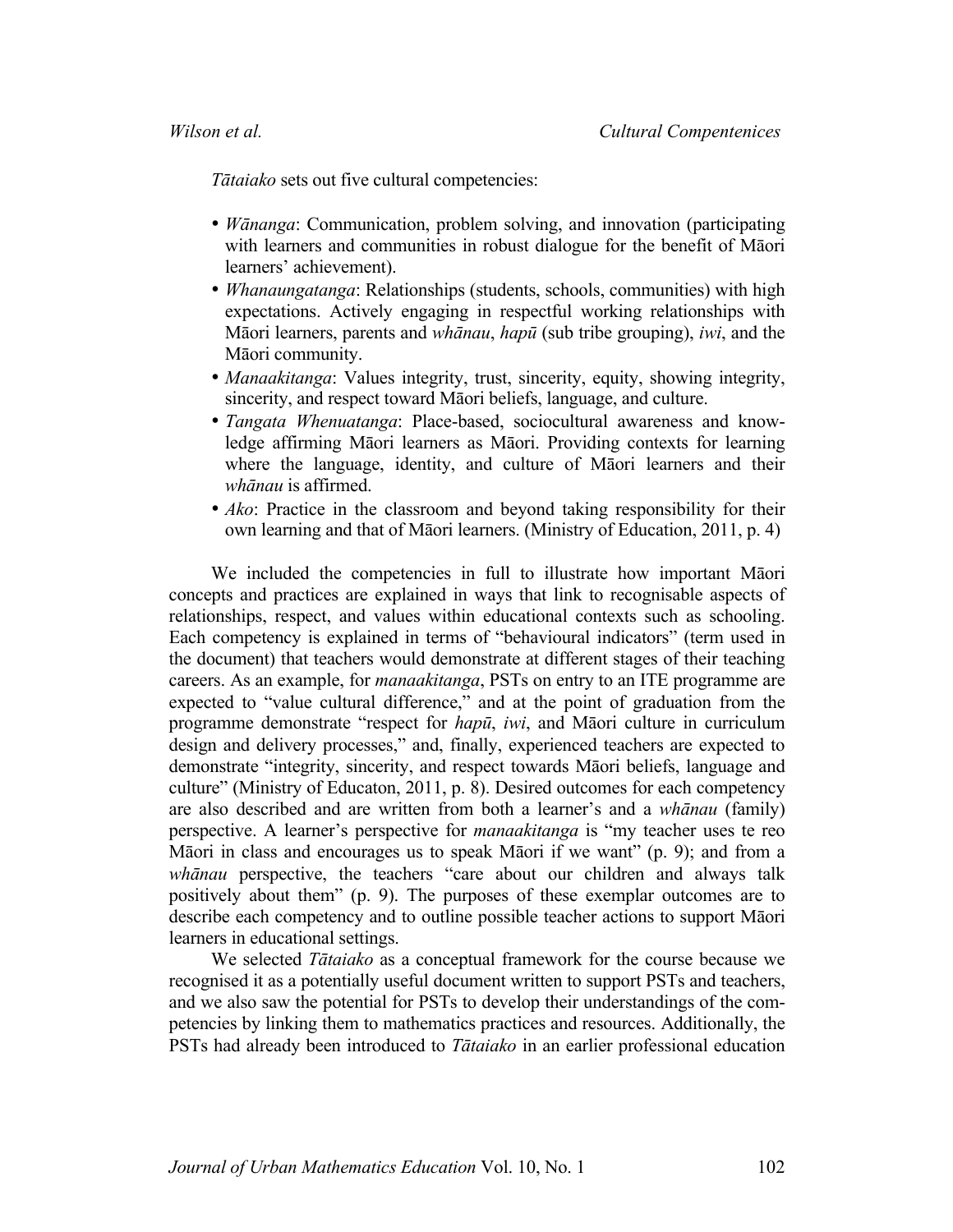course. The mathematics education course is in a 3-year, full-time ITE programme that prioritises bicultural perspectives and practices, and we wanted to provide another opportunity for PSTs to continue their learning of bicultural practices.

# **Researching PSTs Noticing of** *Tātaiako*

## *Context*

The compulsory mathematics education course was in the first year, second semester and had 48 taught hours and 100 independent student hours during 10 consecutive weeks. There were twelve 2-hour lectures for the whole student cohort and eight 3-hour workshops in groups of approximately 35 students. Course content includeed pedagogical approaches for teaching school mathematics with a specific emphasis on exploring New Zealand mathematics curriculum content and related resources and preparing students for planning and teaching mathematics in a 4 week practicum that followed the course. There were two assignments for the course plus a course professional workbook that contained core resources and an organising template for recording notes for each of the lectures and workshops.

*Tātaiako* was the focus of a second week lecture where Liz, the third author, (in her leadership role of Kaiārahi Māori; i.e., Māori strategy manager in the College of Education) began the lecture by revisiting *Tātaiako* and discussing the meanings of each of the five competencies. Liz provided some general examples of each competency in relation to primary schooling and sought further ideas from the PSTs. In the second half of the lecture, Sue (the first author) focussed on examples from school mathematical practices and resources, and again drew on ideas from the PSTs. For example, *wānanga* (communication, problem solving and innovation) was linked to practices related to mathematical talk (Askew, 2012), such as prompts in Te Reo Māori for example, *kōrero ki to hoa* (tell your partner) and *me pēhea koe ka mahi* (how did you do that?). *Tangata whenuatanga* (place-based, sociocultural awareness and knowledge) was illustrated by linking mathematical learning to local contexts, such as investigating geometric patterns in traditional Māori art and buildings. A variety of photographs were presented to draw attention to existing resources within local communities. Sue then showed examples of readily available New Zealand mathematics learning resources containing a wide range of Māori contexts, and these were used to illustrate existing resources that PSTs could use and adapt for their future teaching. Finally, Sue encouraged PSTs to think critically and to care about the selection of resources in relation to both cultural integrity and mathematical authenticity.

For subsequent lectures and workshops, the PSTs were expected to make links with the competencies of *Tātaiako* in a similar way to the process that was modelled in the lecture. Links were initially co-constructed between lecturers and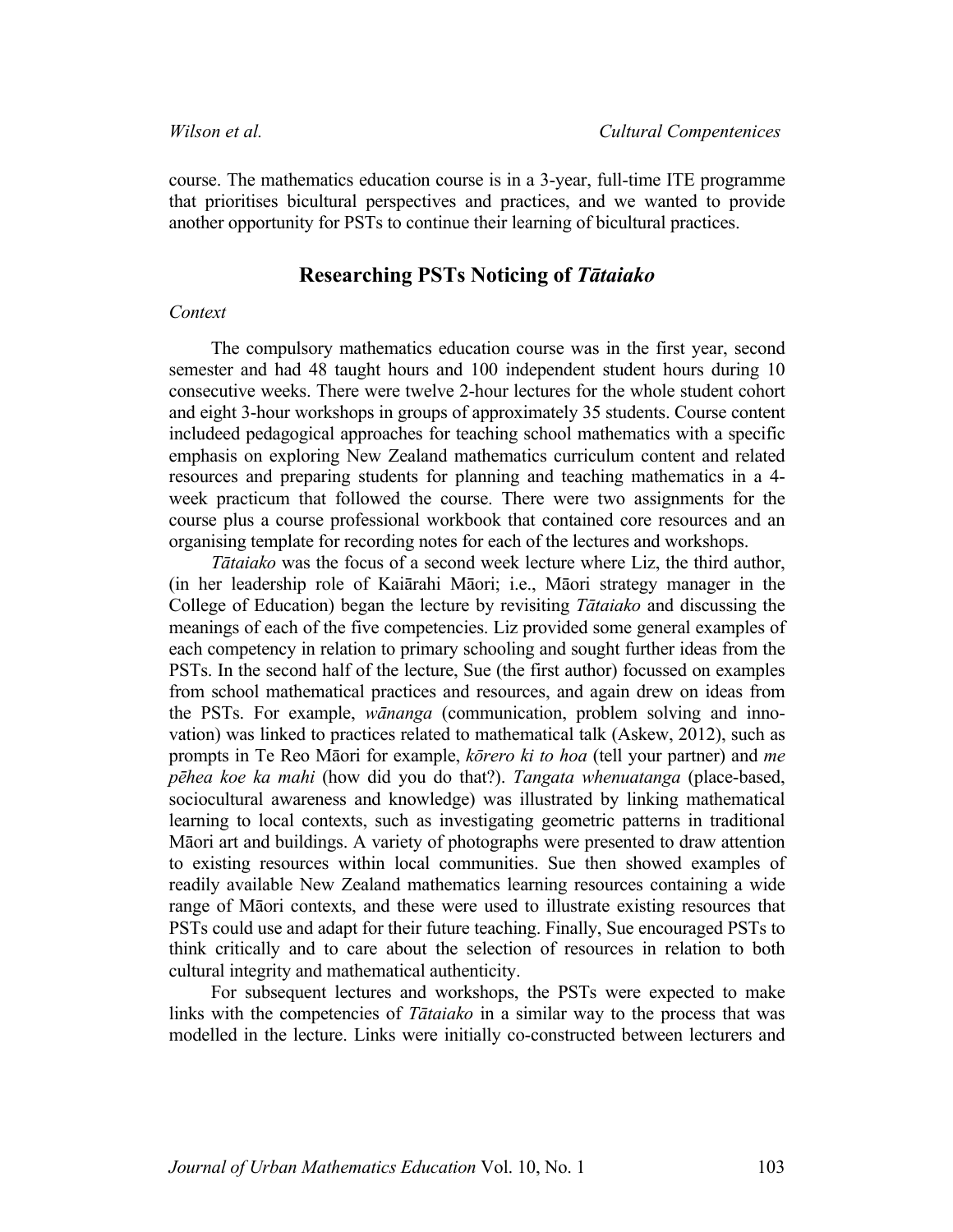PSTs who recorded their notes within the *Tātaiako* section on their workbook template, and over time lecturer support was withdrawn and the PSTs were expected to do this linking independently. PSTs were also required in their second course assignment to make links between the *Tātaiako* competencies and mathematics practices and resources, and then connect the competencies to their detailed written lesson plans, one each for a geometry and a measurement lesson. We chose geometry and measurement as the focus for the assignment because examples were provided during lectures and workshops, such as

*Whanaungatanga –* students will be able to work with their friends to make the reflective symmetrical patterns.

*Manaakitanga* – students will be introduced to the Māori names for the two dimensional shapes and practice labelling and saying these names as they classify these shapes.

When planning these lessons, the PSTs drew on previously selected and analyzed student learning tasks. They had to transform these tasks for teaching and then design written lesson plans, using a template required for their professional education course. These tasks and lesson plans contributed to preparation for their 4-week professional practicum where PSTs were required to plan and teach three mathematics lessons and to identify and include a cultural focus in their mathematics lesson plans.

# *Participants and Data Collection*

The aim of this study was to determine which aspects of *Tātaiako* were noticed and recorded by PSTs and the links they made to mathematics teaching. Generally speaking, the study is an example of the Coursework category B-2 from Cochran-Smith and Villegas (2015), examining "the impact of opportunities provided to teacher candidates through courses, with or without field assignments" (p. 13). Investigating teacher "noticing" is complicated, and we prioritised PSTs' generated writing as indicators of their thinking that were important enough to record, within the power dynamics of required coursework. We adopted a sociocultural lens in our interpretation of the PSTs' writing, with a particular focus on meanings about practices and relationships (Averill, 2012). We collected documentation data for three main reasons; each data source provided chronologically different data, served different coursework purposes, and lastly, due to living in a post-earthquake environment, we were mindful of any extra pressure of time commitments that might be placed on our PST participants (McChesney & Wilson, 2016).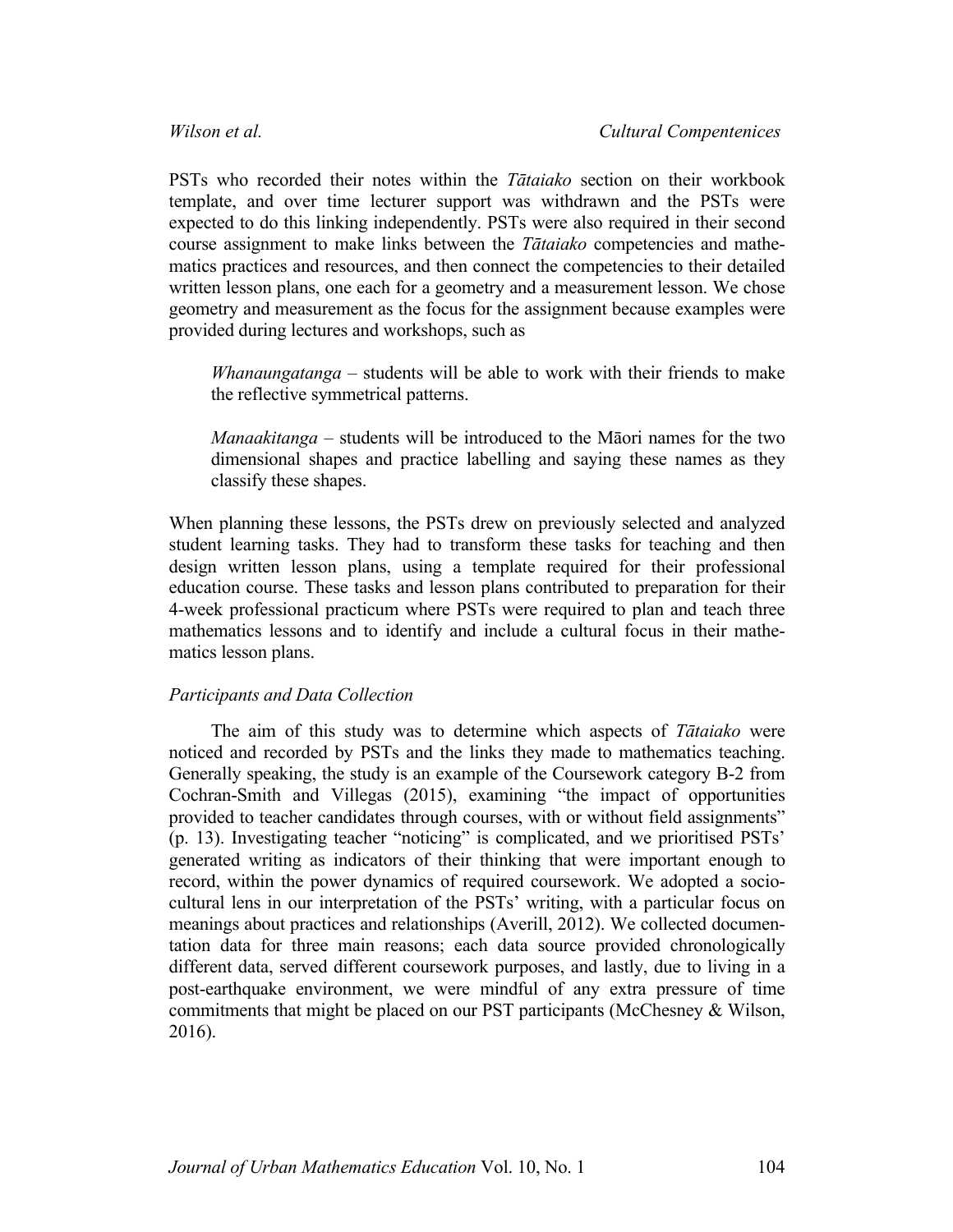Thirteen PSTs from Sue's 2014 workshop class volunteered to participate in the larger study, providing informed consent for their contributions to be anonymous. The PSTs had been in different schools during practicum and once all course and practicum assessment requirements were completed, they provided their mathematics education documentation as sources of data. Three PSTs volunteered their workbooks, 11 volunteered their assignment lesson plans, and seven provided practicum lessons plans. The workbooks were not an assessment component of the course, the second assignments had been assessed and returned to the PSTs at the end of the course, and the practicum lesson plans were assessed and returned to them before being used as a data source. Returning student work in this manner provided a gap between course activity and data collection, which protected the students' academic outcomes because all course requirements were completed. The workbooks, assignment plans, and lesson plans were analysed using content analysis based on the language of the five competencies of *Tātaiako*. Data analysis involved reading each document carefully, identifying references to the competencies, and organising them into different categories (which were the five competencies). The data analysis was then checked between the first two authors, eliminating some data before finalising each category (Cohen, Manion, & Morrison, 2011). Within each category (of *Tātaiako* competency) we analysed for specific references, use of terms, and examples either copied or written in their own words from *Tātaiako*, as well as references and notes related to mathematical practices and resources. The data analysis of each category is presented in the next section, beginning with the three competencies with the most data, followed by the summary reporting of the two remaining competencies.

# **Analysing PSTs' Documentation**

#### Wānanga: *Communication, Problem Solving, and Innovation*

The PSTs linked *wānanga* to mathematics teaching and learning in three ways. The first was students communicating while learning mathematics. The data sources were mostly within the assignment and the practicum lesson plans where PSTs planned for students to learn mathematics by talking and discussing their learning with each other during the lessons. There were 13 references to communicating in the assignment plans, where a range of verbs (communicating, talking, discussing, sharing, describing, and explaining) were used to describe how the concept *wānanga* could be embedded into their lessons. For a measurement lesson, which required students to draw a monster by measuring different lengths and shapes, one PST wrote an extended description:

Students will be encouraged to talk about mathematical solutions, problems and questions with classmates and the teacher. The students will be able to talk with their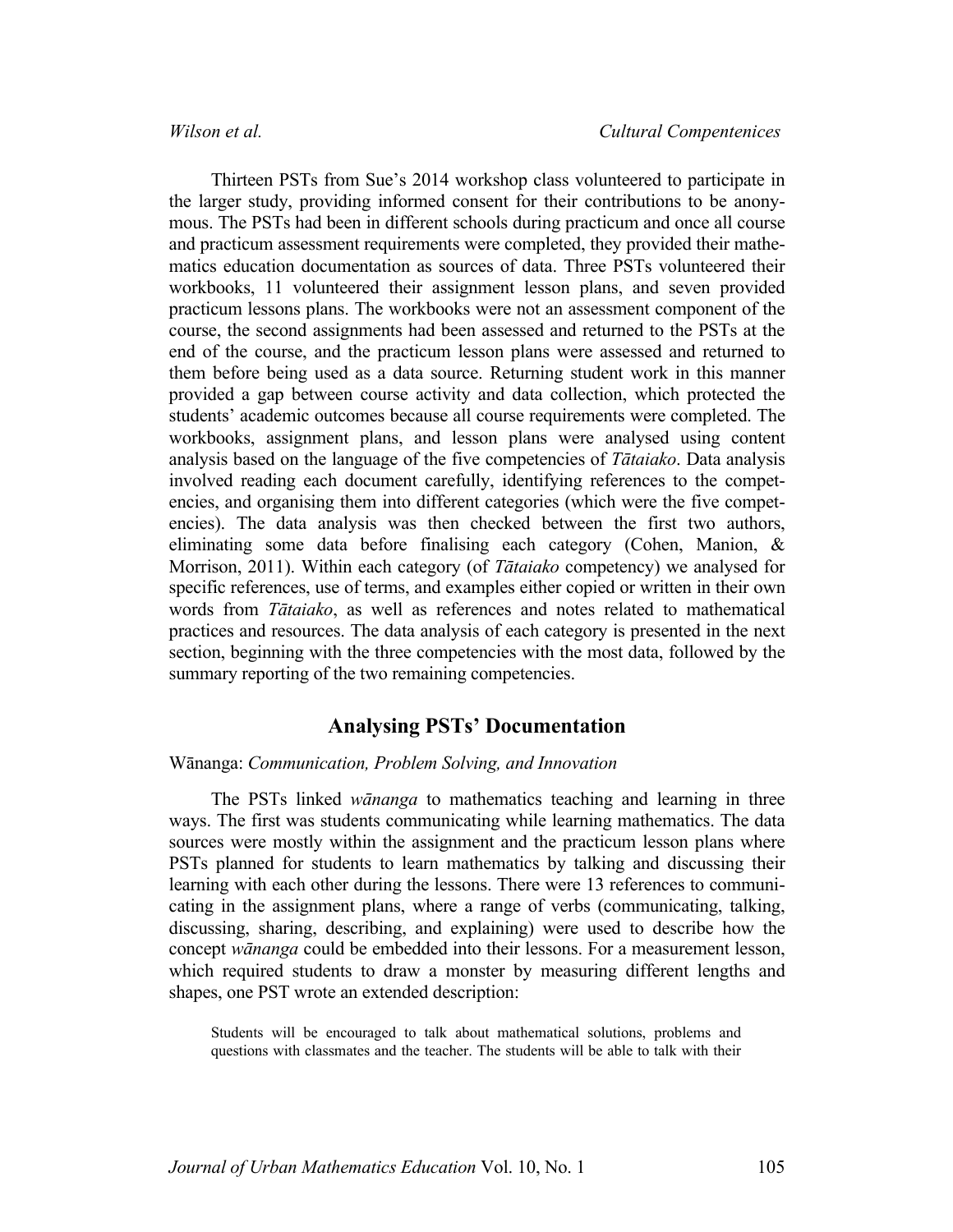classmates to attempt the activities which will allow the students to use topic appropriate language. Being able to communicate any problems with classmates could also help the students with any difficulties and means they can solve issues without needing to ask the teacher. Seeking help from the teachers though will still be hugely encouraged.

For this PST, communication meant interactions between students and between students and teacher. This excerpt was similar to data from other PSTs. For example, in her measurement plan, another PST described *wānanga* occurring at the beginning of the lesson "where the students and I will be able to share our ideas about what we think the task requires." In the practicum lesson plans, *wānanga* references were also about talking, discussing, and sharing ideas during the lessons. One PST who planned and taught three lessons about time wrote "students will have discussions and learning interactions with other students," and her lesson plans indicated opportunities for student interactions.

The second connection to *wānanga* related to the PSTs' plans for arranging how students work together. In the course workbook data, three entries described "working in pairs" or "doing the activities in groups." After completing the fractions workshop where PSTs had experienced practical activities and different representatons for fractions, one PST wrote that it was important for students to "be allowed to work together" so that they could manipulate equipment and resources while learning. This sentiment was a common thread in the assignment lesson plans, where 12 references were about arrangements for learning, such as students working in pairs, with partners, or in groups for some or all of the lessons. In a measurement lesson that involved students estimating and then measuring lengths in centimetres and metres, one PST wrote "students will work together in a group of ten with the teacher, and in pairs, switching between each activities," and these *Tātaiako* notes matched her lesson plan.

The third connection to *wānanga* related to aspects of "problem solving," which was noted both in the workbooks and in the assignment lesson plans. There were 13 references to problem solving that included statements related to the problem-solving nature of the mathematics tasks for each lesson, students solving problems themselves and in their pairs or groups, and creating problems for others to solve. The use of problem-solving strategies was also mentioned, for example, in a geometry lesson that required students to follow instructions to create a path. One PST wrote, "students will be using their innovation and problem-solving strategies within the lesson," another wrote, "students will use their problem-solving strategies to investigate why temperatures vary throughout the country." Others were more specific and described how students would be encouraged to use "trial and error strategies" when designing a path for a specified length. Less formal problem-solving strategies were also recorded, for example, "students will have to figure out …." In the practicum lesson plans, a typical example of a reference to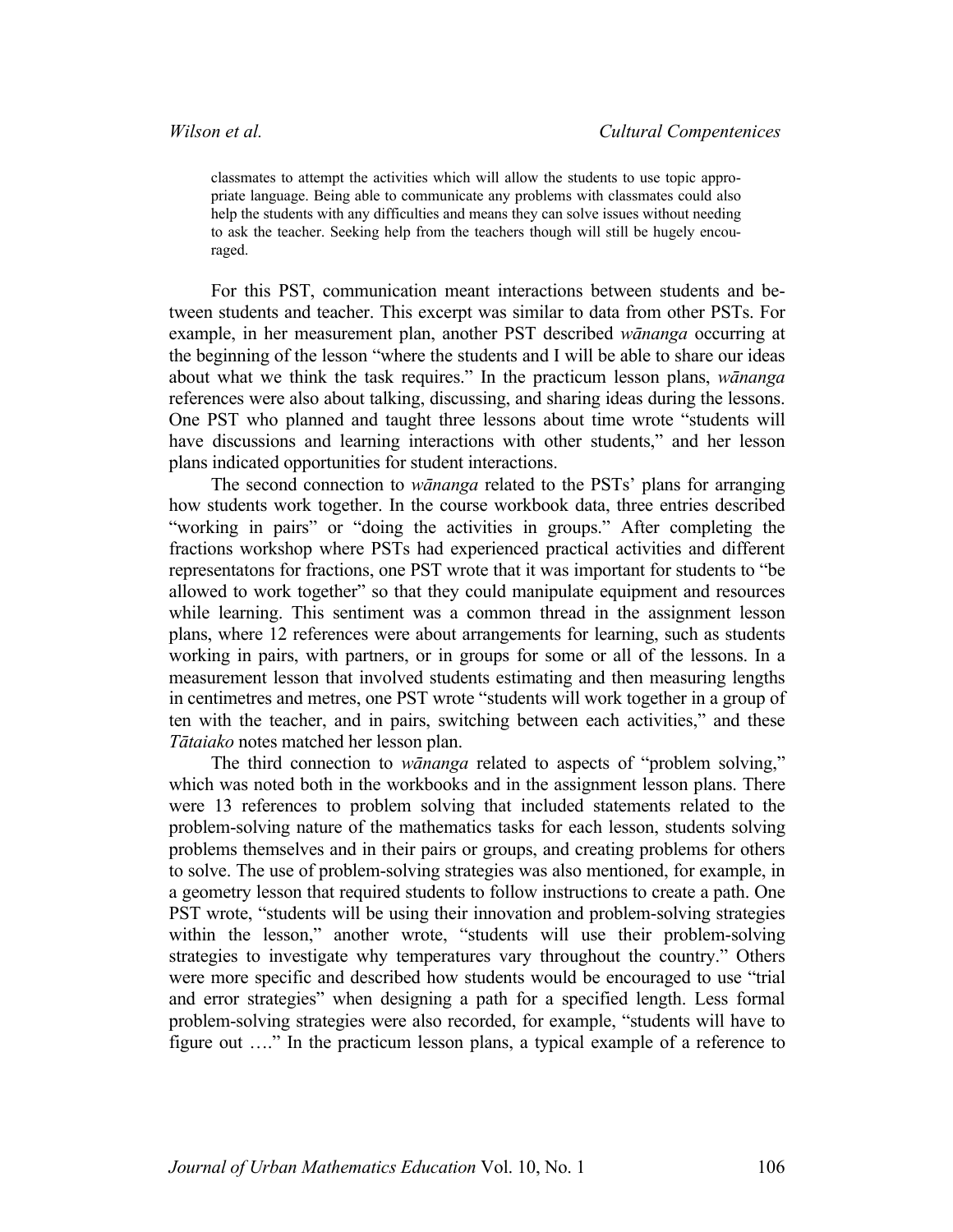problem solving was from a series of three fractions lessons, "students will need to use their problem-solving strategies within the lesson."

# Ako: *Practice in the Classroom and Beyond – Reciprocal Teaching and Learning*

There were six entries in the workbooks that connected *ako* and mathematical learning with the concept of reciprocal discussed during the lecture and workshop sessions. Several PSTs wrote this connection as "Teaching = Learning." In the assignment lesson plans, 10 students made links to the competency of *ako*. These were clustered into main ideas; the first continues the practice of students working together, and with their teachers, to learn mathematics. One PST described *ako* as "the students and teacher developing their knowledge of area and perimeter together," another as "the students will be learning and teaching through discussion about the three dimensional objects they have made," and another as "sharing experiences." Although these descriptions appear to be closely related to arrangements for learning in the previous category, our analysis has identified this shared student activity as more closely linked with social processes of learning and as relational participation between students.

The PSTs' role as a teacher was next identified in the *ako* category. The PSTs wrote that they needed to value and encourage learners, to provide them with the guidance, support, and resources they needed to participate during the lessons. It was important that teachers acknowledge that students had prior mathematical knowledge, and "students will appreciate that I am interested in finding out what they already know, so that we can build on that." Another PST wrote on her geometry plan: "Respecting each other's ideas and working with student's strengths to achieve and acquire new knowledge." These comments were more related to students as learners, what they bring to each new task, and how teachers respond to student's knowledge. The final meaning of *ako* related to using examples from students' worlds as contexts for mathematical learning, for example, "asking children about their own experiences with looking in mirrors and seeing reflections," and using "everyday life in the classroom and beyond e.g., can relate temperature to other objects as well as climate."

## Manaakitanga: *Values – Integrity, Trust, Sincerity, and Equity.*

*Manaakitanga* was the category that had more specific Māori examples related to language and cultural contexts. The data from workbooks recorded examples of mathematical terms in English and Te Reo Māori, and this was more pronounced in the workshops where measurement and geomentry were the focus mathematics topic, for example, "students will be introduced to Māori names for two dimensional shapes." This practice was continued by one student in the assignment plans: "Students will be encouraged to use the Māori words when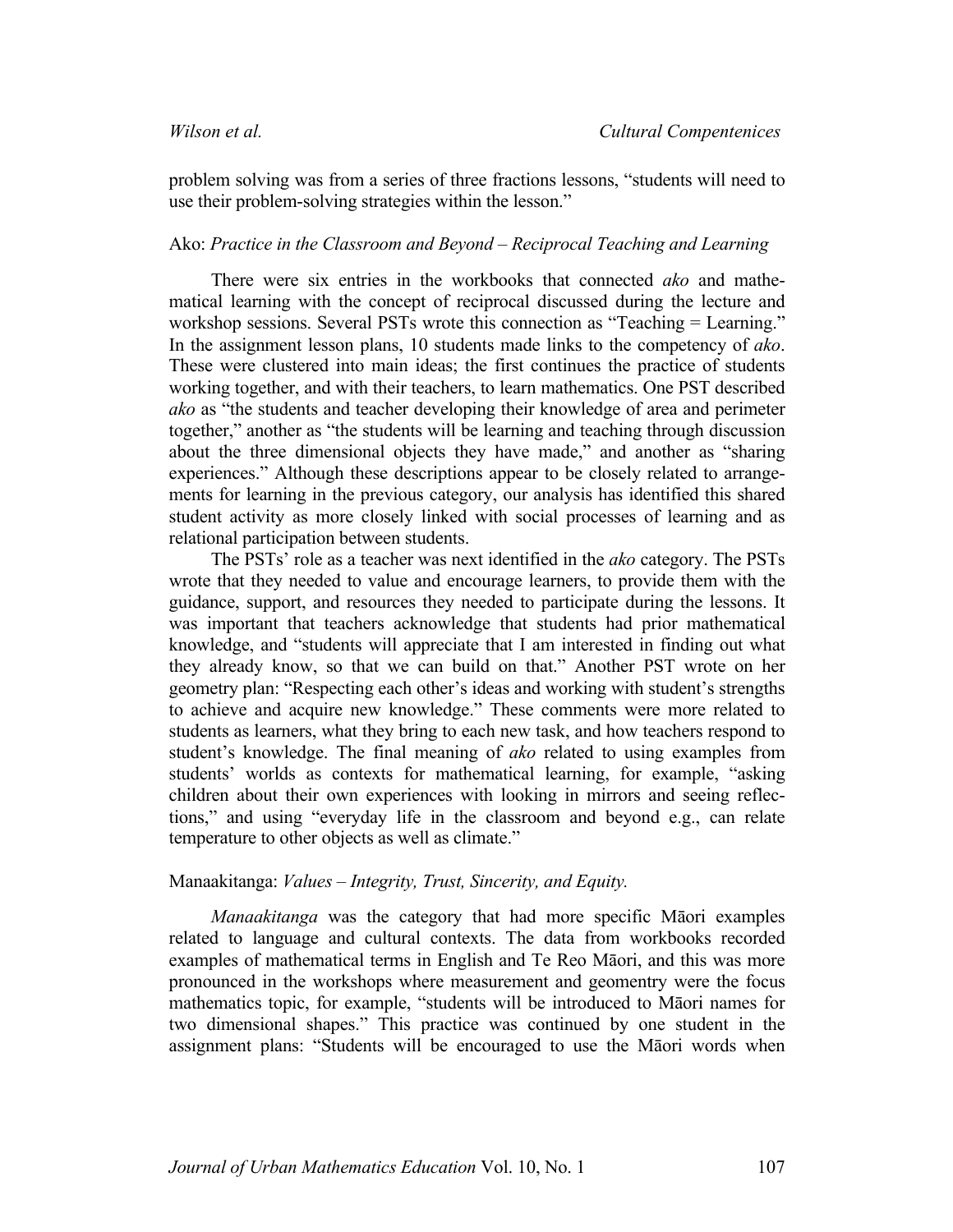counting. The square mats will have both English and Māori representations." Another PST wrote, "Manaakitanga means showing integrity, sincerity and respect towards Māori beliefs, language and culture—Māori place names have been incorporated into the work." She had included Māori place names alongside English place names in the task and had also adopted the terms used for *manaakitanga*. Lastly, PSTs noted that a teacher's role was to provide support for learners, as well as a respectful and safe learning environment. An example of an entry in an assignment lesson plan is "treating all students equally, and respecting their input and ideas. I will create a trusting environment in which the students learn"

# Whanaungatanga: *Relationships (Students, Schools, and Communities)* Tangata Whenuatanga: *Place-based, Sociocultural Awareness, and Knowledge*

With *whanaungatanga* being explicitly linked with relationships, PSTs focused on the relational ways students could work together when learning mathematics. During a geometry workshop, one PST wrote in her workbook "students will be able to work with their friends to make symmetrical patterns." Similarly, in the assignment lesson plans typical entries were "students will build relationships with their peers as they work together as a group and in pairs," and another, "students will be able to work in pairs to solve each question and discuss their buildings" (related to building and drawing three dimensional models with cubes). The final comment written by another PST who planned for a similar geometry task: "students will be able to work with their classmates … and means the students can support each other to achieve the activity."

For *Tangata whenuatanga* there was one workbook entry that related to using local contexts for carrying out statistical investigations and "using statistical activities for the community." This idea continued in the assignment plans where one PST wrote about using "local information within this (measurement) activity" that required students to investigate different temperatures around New Zealand. This meaning of this competency was about situating mathematical tasks within local contexts.

Collectively, the analysis of the workbook entries, the assignment lesson plans, and the professional practice lesson plans provided a window into what was important enough for these 13 PSTs to write as a record for their professional learning. They often used the names of the *Tātaiako* competencies to label their entries, some provided brief explanations of how these could be embedded in mathematics teaching, while others provided more detail.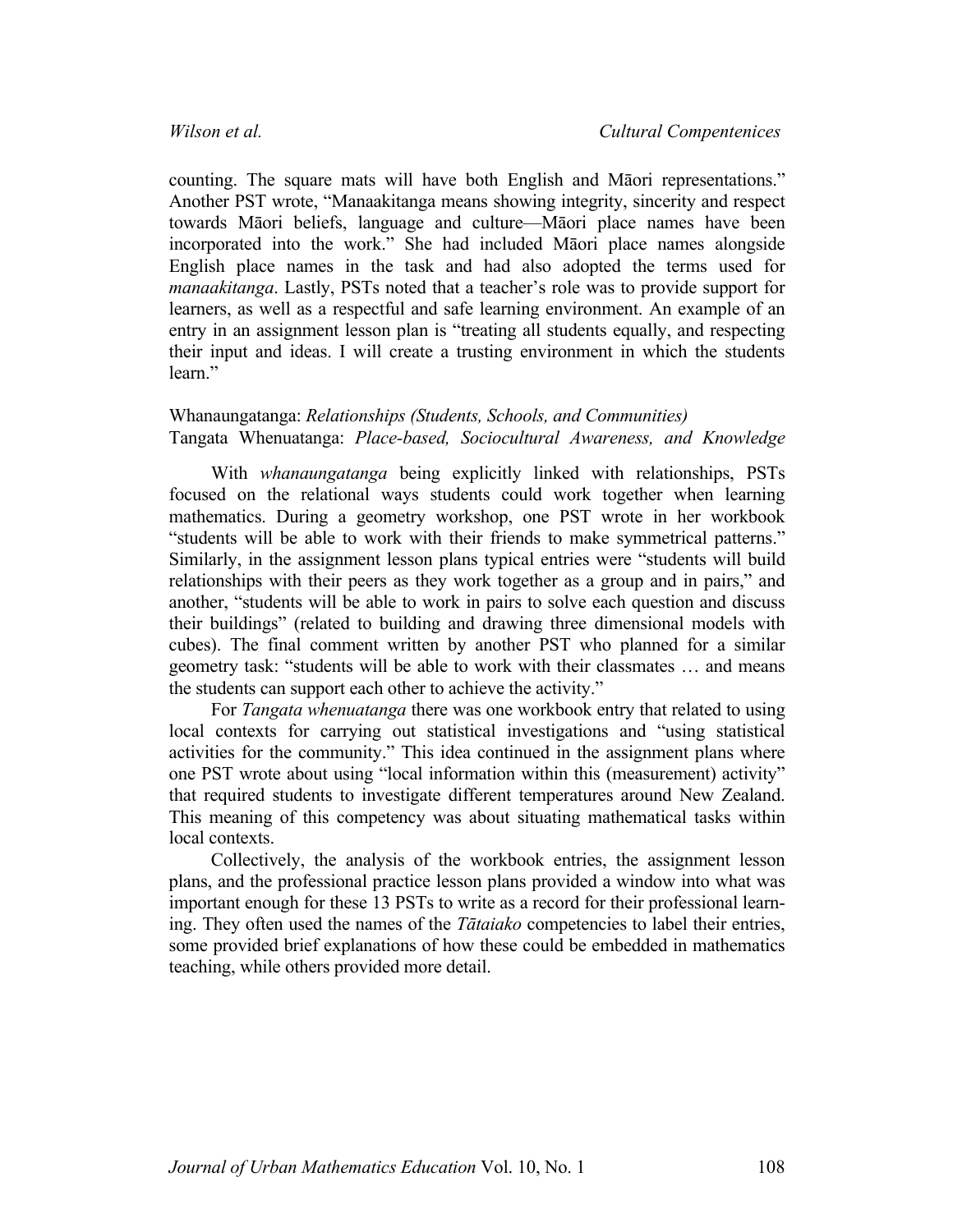# **Discussion and Conclusions**

In this small-scale study, we set out to investigate which aspects of *Tātaiako* the PSTs noticed and the links they made between the cultural competencies and practices for teaching mathematics. The PSTs had recorded each competency from *Tātaiako* in some way; some had explicit links to mathematics, some were less explicit but still aligned with current teaching practices for mathematics, and some linked to examples of "the Māori world" that could be embedded in mathematics. In this final section, we discuss these findings, and then focus on implications for initial teacher education.

The PSTs explicitly connected the competency of *wānanga* to mathematics practices as shown by the PSTs linking "communication" and "problem solving" as familiar terms. These terms, along with associated mathematics practices, had been often discussed in the course sessions as important aspects of effective mathematics teaching and learning for all students (Anthony & Walshaw, 2009). "Problem solving" described mathematics practices such as "figuring out" or "working out problems," and some PSTs referred to students using specific problem-solving strategies. We found that communication was a broad term that encompassed a range of actions related to student mathematical learning. Verbs such as talking, discussing, debating, sharing, and explaining their thinking were commonly found in all three data sources. We claim that the use of these verbs illustrates that the PSTs prioritised a social dimension of learning, where talk was not only a communication tool but also an essential ingredient of learning. In addition, the PSTs noted specific strategies in their planning that would promote opportunities for social interaction and shared mathematical learning. In both *wānanga* and *whanaungatanga,* the PSTs made connections to how students are organised for mathematical activity, particularly the multiple references to students working "in pairs" or "in groups."

Related to the importance of social interactions for learning mathematics, we found that all PSTs noted the importance of relationships between students and between teachers and students. *Whanaungatanga* was the competency that was described as being about relationships with students and while not specifc to mathematics, this was connected to teaching practices such as "building relationships with pairs." Similarly, the competency of *manaakitanga* was about relationships, with an emphasis on the teacher–student relationships, highlighting the roles of a teacher in "scaffolding, supporting, respecting" and "treating all students equally." These aspects of both cultural and mathematics practices were also emphasised for *ako,* where there were several entries about teaching and learning being connected. This connection is seen in comments such as "the students and teachers developing their knowledge of area and perimeter together" and the prevalent use of the equation "Teaching = Learning." We suggest this equation was recorded on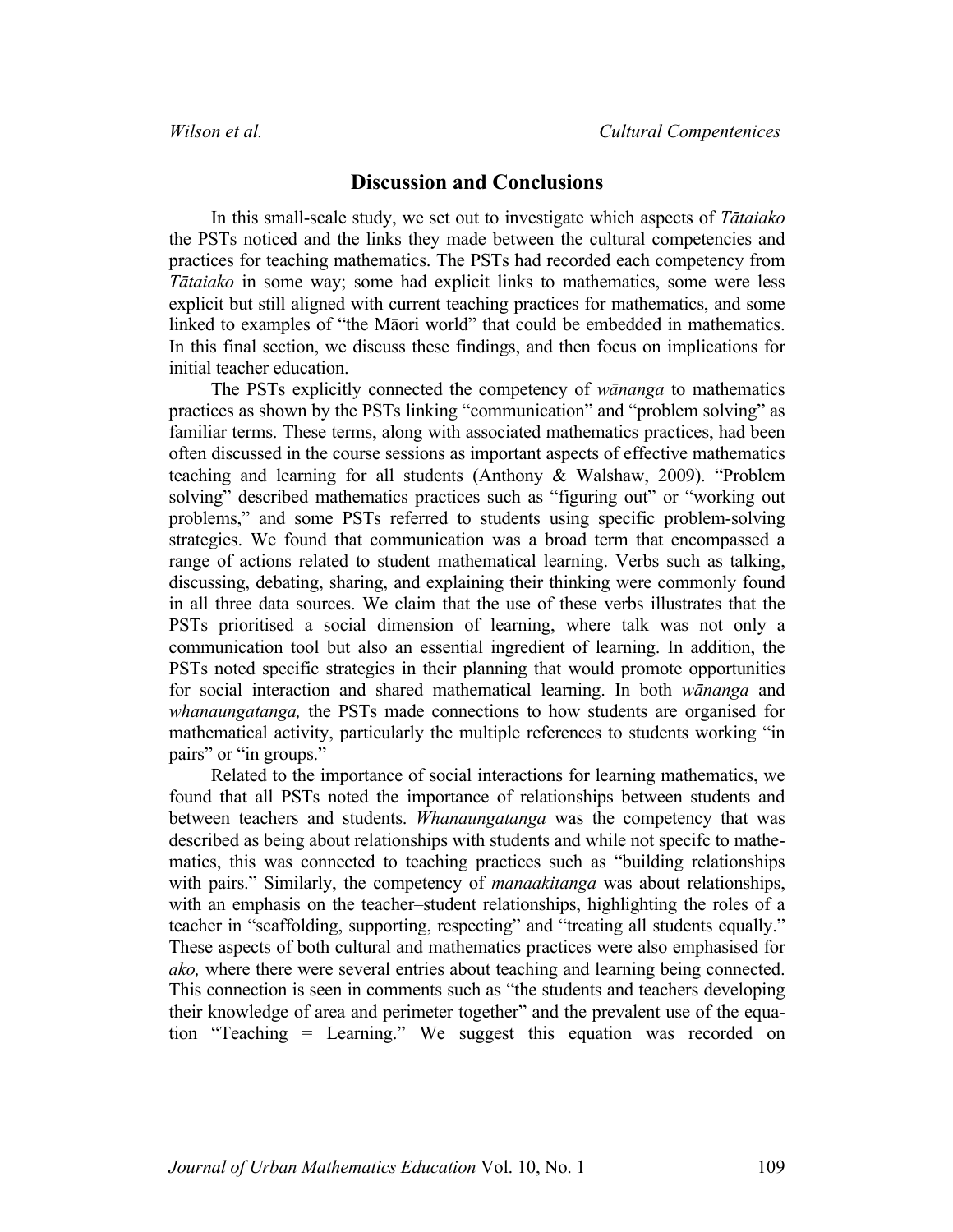documentation because this abbreviation had been used often during coursework to represent the reciprocal nature of learning between student and teachers, and the term "reciprocal learning" was included in *Tātaiako*. This connection also illustrates the PSTs awareness of mathematics teaching and learning being a collaborative endeavour between students and teachers and recognises the important role PSTs have in enacting practices that allow such collaboration to occur (Averill et al., 2009).

While we found less specific inclusion of aspects related to Māori culture, the competency of *manaakitanga* was where the PSTs linked to Te Reo Māori (Māori language) as seen by the examples of Māori words used for learning geometry and measurement (Averill et al., 2010). These translations of mathematical terms into Te Reo Māori had been modelled during course sessions, particularly during geometry and measurement sessions. Another link to the Māori world was the inclusion of specific Māori contexts, such as traditional Māori symmetrical patterns, which was relevant as a context for learning about geometrical transformations.

In conclusion, the PSTs used the resource of *Tātaiako* in different ways. Some PSTs copied *Tātaiako* words and phrases directly onto planning documentation, others used these as prompts to record in their own words. Irrespective of the detail, both were important for helping the PSTs to adapt and adopt cultural practices for mathematics teaching. We suggest that frameworks such as *Tātaiako* have an important role in clarifying for PSTs expectations for embedding culturally responsive practices when teaching, and in our future work we will look for similar sources of language prompts and exemplars. We also want to investigate further opportunties for PSTs to mediate between the cultural competencies and practices for effective mathematics teaching (Kitchen, 2005). Our findings also show that while the PSTs were able to work with *Tātaiako,* the mathematics course experiences were essential opportunities for them to interpet the competencies and make links to mathematics. We found that far from being "culture free" (Nasir, 2016), the mathematics course provided both implicit and explicit opportunities for the PSTs to connect cultural and mathematics practice.

Although our study was small, it highlighted that PSTs can be supported to begin to develop culturally responsive mathematics teaching (Villegas & Lucas, 2002). We have only begun our work in this area and plan to continue with other mathematics education courses. We plan to further investigate how to include opportunities in our mathematics education courses where PSTs can delve more deeply into what it means to support "Māori learners to achieve as Māori in mathematics" (p. 3). In closing, we acknowledge that aspects of the cultural competencies in *Tātaiako* and the practices identified by the PSTs in our study are relevant for all learners, irrespective of their cultural background. Averill and colleagues (2014), however, remind us that Māori students and *whānau* (family)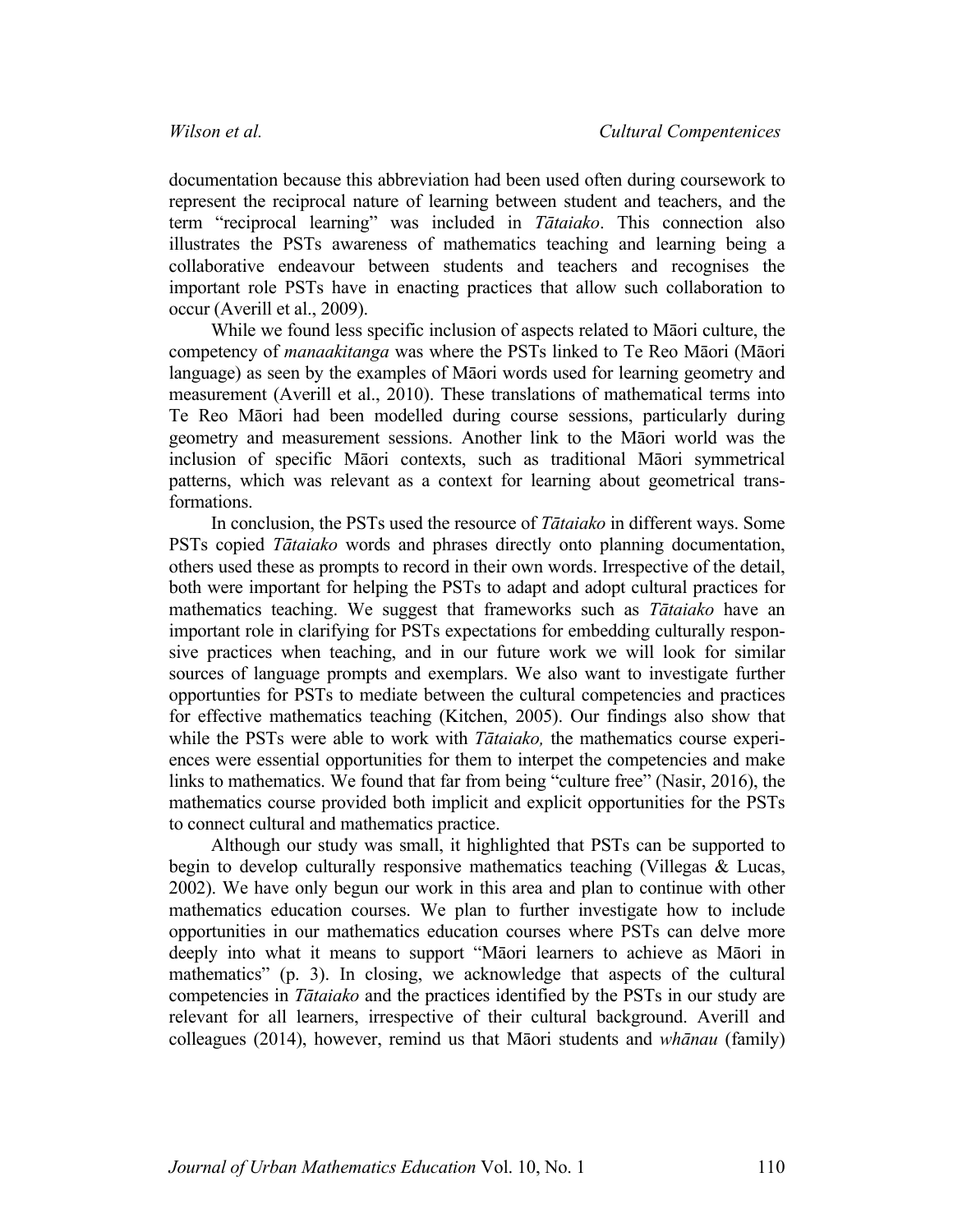believe it is more: "Māori students having connections with te reo me tikanga Māori (language and ways of doing things), having pride in Māori identity, feeling valued and comfortable to be themselves at school, and being able to walk comfortably in Māori and Pākehā (non-Māori) worlds" (p. 33). We believe PSTs can support Māori learners to achieve in mathematics and can be leaders in this area as they move beyond the ITE setting (Averill, 2012).

#### **References**

- Anthony, G., & Walshaw, M. (2009). Effective pedagogy in mathematics. In International Academy of Education (Series Ed.), *Educational Practices Series: 19.* Geneva, Switzerland: International Bureau of Education.
- Askew, M. (2012). *Transforming primary mathematics*. London, United Kingdom: Routledge.
- Averill, R. (2012). Reflecting heritage cultures in mathematics learning: The views of teachers and students. *Journal of Urban Mathematics Education, 5*(2), 157–181. Retrieved from http://edosprey.gsu.edu/ojs/index.php/JUME/article/view/166/125
- Averill, R., Anderson, D., Easton, H., Te Maro, P., Smith, D., & Hynds, A. (2009). Cultural responsive teaching of mathematics: Three models from linked studies. *Journal for Research in Mathematics Education, 40*(2), 157–186.
- Averill, R., Hindle, R., Hynds, A., Meyer, L., Penetito, W., Taiwhati, … Faircloth, S. (2014). "It means everything doesn't it?" Interpretations of Māori students achieving and enjoying educational success "as Māori." *SET: Research Information For Teachers, 2*, 33–40.
- Averill, R., Taiwhati, M., & Te Maro, P. (2010). Knowing and understanding each other's cultures. In R. Averill & R. Harvey (Eds.), *Teaching primary school mathematics and statistics: Evidence-based practice* (pp. 167–179). Wellington, New Zealand: New Zealand Council for Educational Research Press.
- Averill, R., & Te Maro, P. (2003). Bicultural perspectives in a pre-service mathematics education course. In L. Bragg, C. Campbell, G. Herbert, & J. Mousley (Eds.), *Mathematics education research: Innovation, networking, opportunity – Proceedings of the 26th annual conference of the Mathematics Education Research Group of Australasia* (pp. 88–95). Geelong, Victoria: MERGA.
- Averill, R., Te Maro, P., Taiwhati, M., & Anderson, D. (2009). Culturally responsive mathematics teaching: A bicultural model. In R. Averill & R. Harvey (Eds.), *Teaching secondary schools mathematics and statistics: Evidence based practice* (pp. 27–46). Wellington, New Zealand: New Zealand Council for Educational Research Press.
- Boaler, J. (2002). Learning from teaching: Exploring the relationships between reform curriculum and equity. *Journal of Research in Mathematics Education, 33*(4), 239–258.
- Civil, M. (2007). Building on community knowledge: An avenue to equity in mathematics education. In N. Nasir & P. Cobb (Eds.), *Improving access to mathematics: Diversity and equity in the classroom* (pp. 105–117). New York, NY: Teachers College Press.
- Cochran-Smith, M., & Villegas, M. (2015). Framing teacher preparation research: An overview of the field, Part I*. Journal of Teacher Education*, *66*(1), 7–20.
- Cochran-Smith, M., Villegas, M., Villegas, A. M., Abrams, L., Cavez-Moreno, L., Mills, T., & Stern, R. (2015). Critiquing teacher education preparation research: An overview of the field, Part II. *Journal of Teacher Education*, *66*(2), 109–121.
- Cohen, L., Manion, L., & Morrison, K. (2011). *Research methods in education* (7th ed). New York, NY: Routledge.